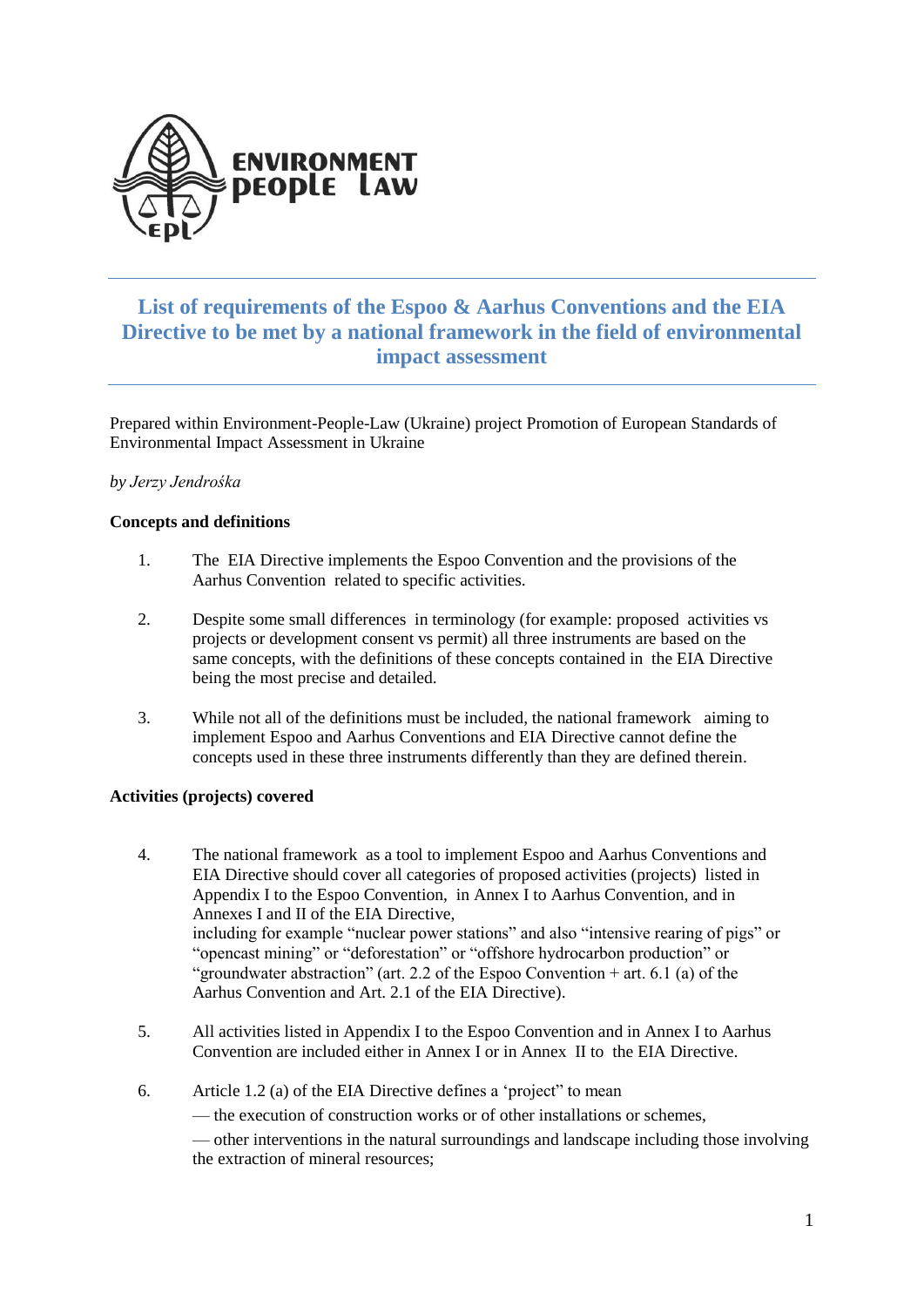- 7. Article 1 , item (v) of the Espoo Convention, defines a 'proposed activity' to mean 'any activity or any major change to an activity…'. Similarily, changes or extensions to activities/projects are covered by Annex I to Aarhus Convention and Annexes I and II of the EIA Directive.
- 8. Thus, when designing the national framework it should be borne in mind that it should cover:
	- a. also major changes to activities/projects for example modernization of motorways and express roads (ECE/MP.EIA/IC/2009/2, para. 30);
	- b. not only activities involving construction, for example for the purposes of the Espoo Convention maintenance of a depth in a waterway constitutes continuation of such activity and remains subject to the obligations under the Convention" (ECE/MP.EIA/IC/2010/2,annex, para. 40)

#### **Development consent (permit) and place of the assessment**

- 9. Article 1.2 (c) of the EIA Directive defines 'development consent' to mean ..the decision of the competent authority or authorities which entitles the developer to proceed with the project". This definitione serves for the purpose of implementing the provisions of the Aarhus Convention regarding "decisions on whether to permit proposed activities" and the provisions of the Espoo Convention regarding "final decision on the proposed activity".
- 10. All categories of proposed activities (projects) listed in Appendix I to the Espoo Convention, in Annex I to Aarhus Convention, and in Annexes I and II of the EIA Directive must be subject to regulatory control. Those likely to have significant effects on the environment must be subject to a requirement for development consent and an assessment with regard to their effects.
- 11. All projects belonging to categories of projects listed in Annex I to the EIA Directive by definition are likely to have significant effects on the environment and therefore must be subject to environmental assessment and the requirement for development consent. Some individual project belonging to categories of projects listed in Annex I to the EIA Directive may be found – as a result of screening using the screening criteria (see- Screening) as not likely to have significant effects on the environment and therefore not requiring environmental assessment and development consent.
- 12. Development consent must take the form of a decision in which a specific activity/project is authorised, its parameters are defined and conditions of its execution and operation are prescribed. No "tacit agreement' is allowed (Case C-230/00 EC v Belgium).
- 13. Environmental assessment must be carried out before development consent is granted (art 2.1). Project cannot start to be implemented without the assessment and development consent, assessment conducted after the project started to be implemented is not in line with the EIA Directive (Case C-215/06 EC v Ireland).
- 14. If national law provides that the consent procedure is to be carried out in several stages, one involving a principal decision and the other involving an implementing decision which cannot extend beyond the parameters set by the principal decision, the effects which the project may have on the environment must be identified and assessed at the time of the procedure relating to the principal decision (Case Delena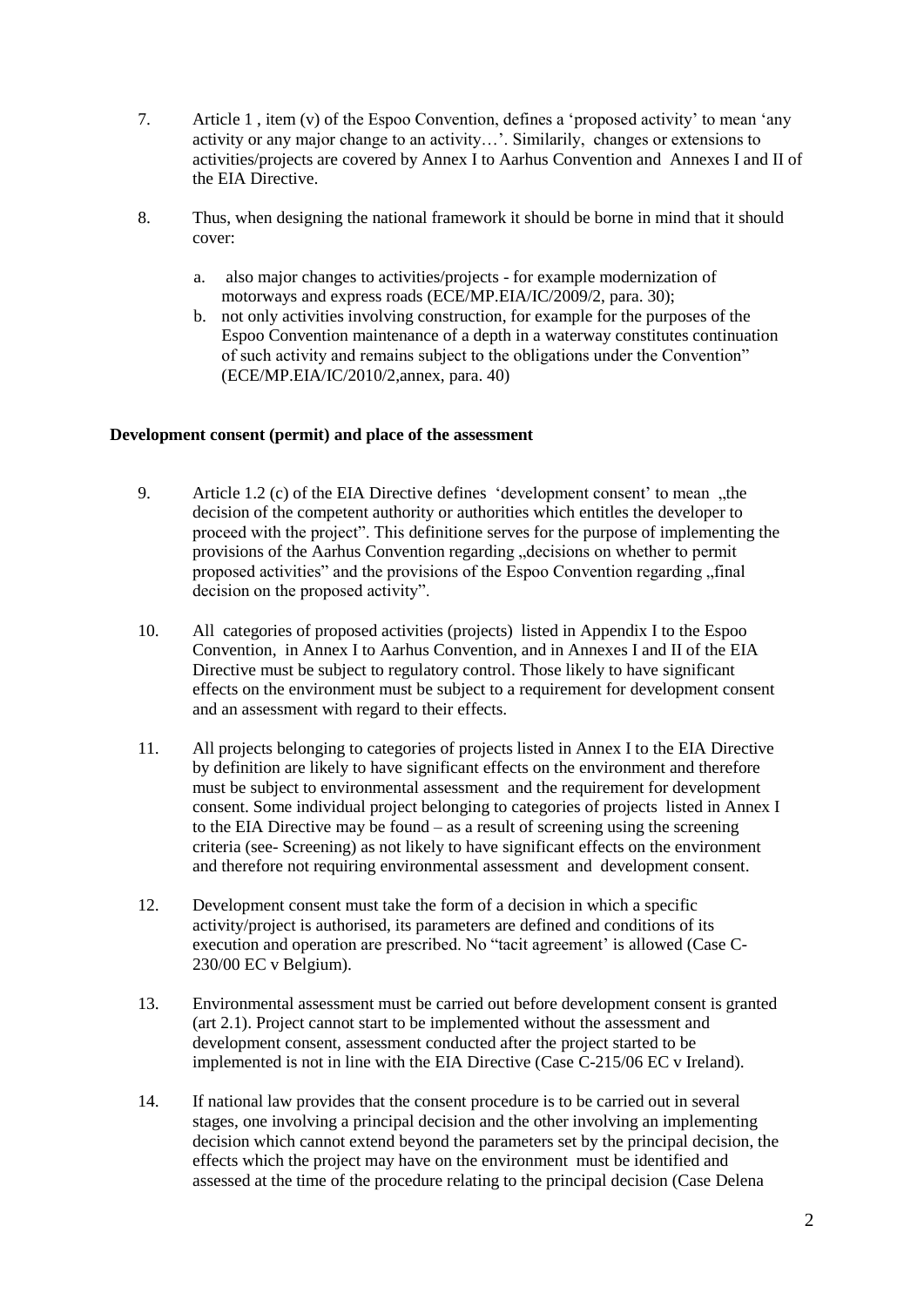Wells C-201/02). If, however, in the case of develoment consent procedurę comprising more than one stage, it becomes apparent, in the course of the second stage, that the project is likely to have significant effects not yet assessed – it must be subjet to the assessment again at the second stage (Cases Crystal Palace/White City C-508/03) and Barker C-290/03).

# **Authorities**

- 15. National framework must clearly designate (article 1 (ix) of the Espoo Convention and 1.2 (f) of the EIA Directive) :
	- a. Authorities competent to take a decision to grant or refuse development consent
	- b. Authorities responsible for performing the tasks related to transboundary procedure
- 16. There should be also designated authorities which due to their specific environmental responsibilities should be consulted.. They can be designated either in general terms or on a case-by- case basis (art.6.1 of the EIA Directive).

#### **Screening**

- 17. Projects belonging to categories of projects listed in Annex II to the EIA Directive must be subject to determination whether they are likely to have significant effects on the environment and therefore must be subject to environmental assessment and development consent. The determination can be done through:
	- a. a case-by-case examination;
	- b. thresholds or criteria set by the Member State
	- c. a mixture of a) and b)
- 18. Regardless of which procedure is used to make a determination, it must always take into account the selection criteria set out in Annex III to the EIA Directive (Case C-156/07 Aiello). The determination:
	- a. may not use as a criterion only the size of the project (but first of all its location and other environmental factors- Case 392/96 EC.v.Ireland)
	- b. may not result in excluding a whole class of projects (Case C-133/94 EC v.Belgium and Grosskrotzenburg Case C-301/95 EC v.Germany)
- 19. Results of screening determination must be publicly available (art.4.4 of the EIA Directive). Negative screening require justification – Case C-87/02 EC vs Italy).

#### **Scope of assessment and content of EIA documentation**

20. Both Espoo Convention (art1 (vii) and EIA Directive (art.3) define very broadly the general scope of assessment. It must include "any effect caused by a proposed activity on the environment including **human health** and safety, flora, fauna, soil, air, water, climate, landscape and historical monuments or other physical structures or the interaction among these factors; it also includes effects on **cultural heritage** or socioeconomic conditions resulting from alterations to those factors; (art. 1 (vii) of the Espoo Convention).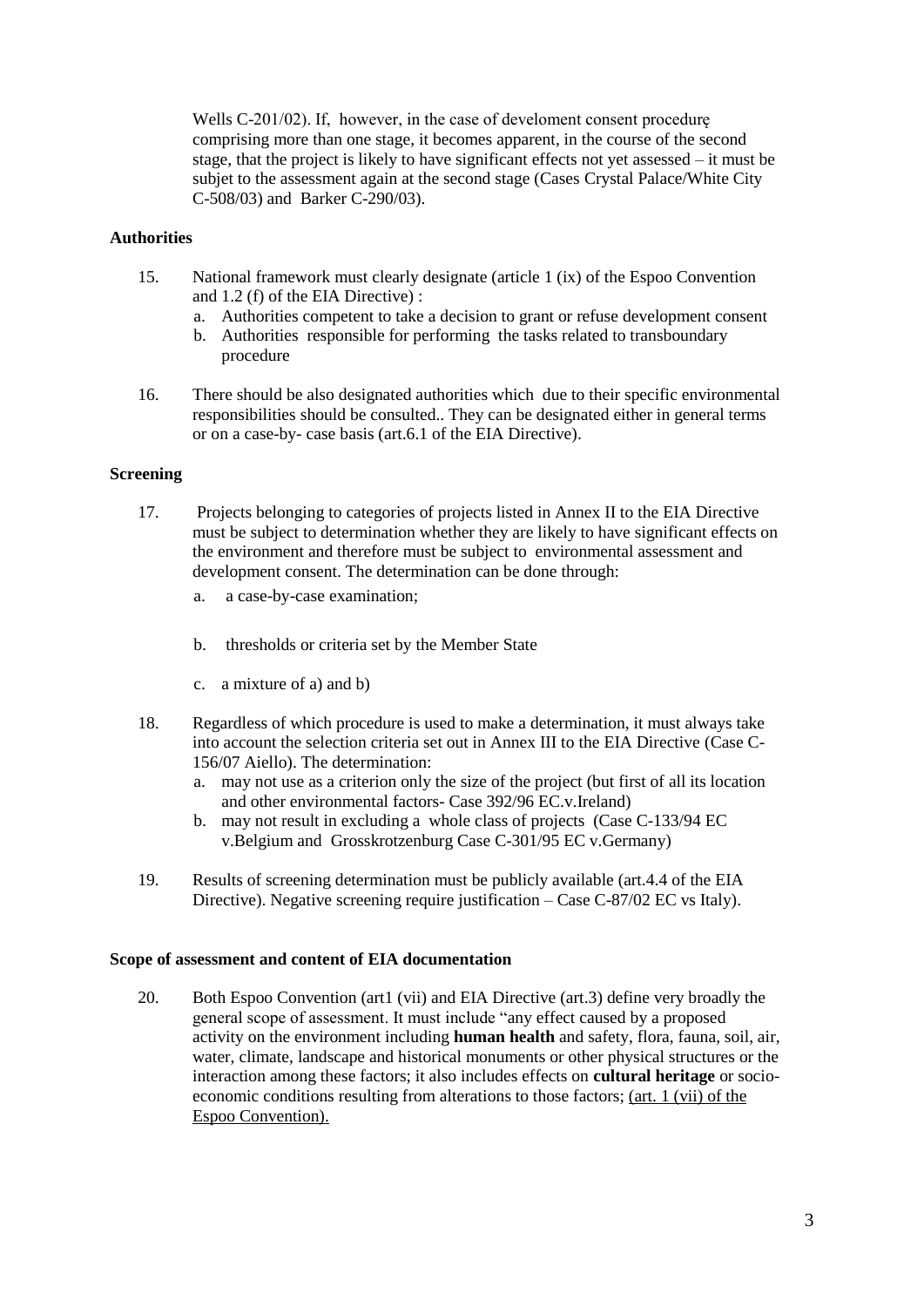- 21. Following the broad scope of assessment both Espoo Convention (Appendix II) and EIA Directive (art. 5 .3 and Annex IV) provide for a list of mandatory elements which must be contained in each EIA documentation. In particular:
	- a. The Espoo Convention's provision requiring that the EIA documentation includes a description, where appropriate, of reasonable alternatives (appendix II, item (b)) is mandatory for the legal implementation of the Espoo Convention by a Party (ECE/MP.EIA/IC/2009/2, para. 39);
	- b. It is important that the no-action alternative should be addressed fully so that the evolution of the environment in the absence of the project could be considered (ECE/MP.EIA/IC/2010/2, para. 33);
	- c. The non-technical summary is a mandatory element of the EIA documentation and it should outline in nontechnical language the findings included in each of the earlier chapters corresponding to items  $(a)$ –(h) of appendix II, including visual presentations as appropriate (maps, graphs etc) ( ECE/MP.EIA/IC/2009/2, para.16);
	- d. Identification of gaps in knowledge and uncertainties encountered in compiling the required information is also a mandatory element of the EIA documentation.
- 22. When designing the national framework it should be borne in mind that while the Espoo Convention and EIA Directive list some mandatory elements of the content of the EIA documentation, a case-by-case determination of the scope of information to be included into these elements of the EIA documentation ('scoping') is an effective method for streamlining the assessment and reducing its costs. The EIA Directive requires that if the proponent/developer so requests before submitting an application for development consent, the competent authority shall give an opinion on the scope of information to be included into the content of the EIA documentation. However a case-by-case determination of the scope of information to be included into the content of the EIA documentation may form a mandatory part of the procedure.

# **Public participation**

- 23. When designing the national framework it should be borne in mind that organization of public participation under the Aarhus and Espoo Conventions and EIA Directive is the responsibility of the competent authority and not of the project proponent/developer. Nevertheless, it might be possible under national systems that the competent authority and the proponent would organize the public participation together. However, the proponent should not be responsible for public participation without the competent authority (ECE/MP.EIA/IC/2010/4, para. 19(b)) Thus, these observations regarding the role of the developers (project proponents) shall not be read as excluding their involvement, under the control of the public authorities, into the organization of the public participation procedure (for example conducting public hearings) or imposing on them special fees to cover the costs related to public participation (ECE MP.PP//2011/11/Add.2para 81).
- 24. To ensure proper conduct of the public participation procedure, the administrative functions related to its organization may be delegated to bodies or persons which are specializing in public participation or mediation, are impartial and do not represent any interests related to the proposed activity being subject to the decisionmaking.(ECE/MP.PP/C.1/2010/6/Add.4 para 79).
- 25. The public shall be informed promptly and properly not only about initiation of the procedure and possibilities to participate but also of the issuing of the final decision (permit) (art. 6.2 and 6.9 of the Aarhus Convention).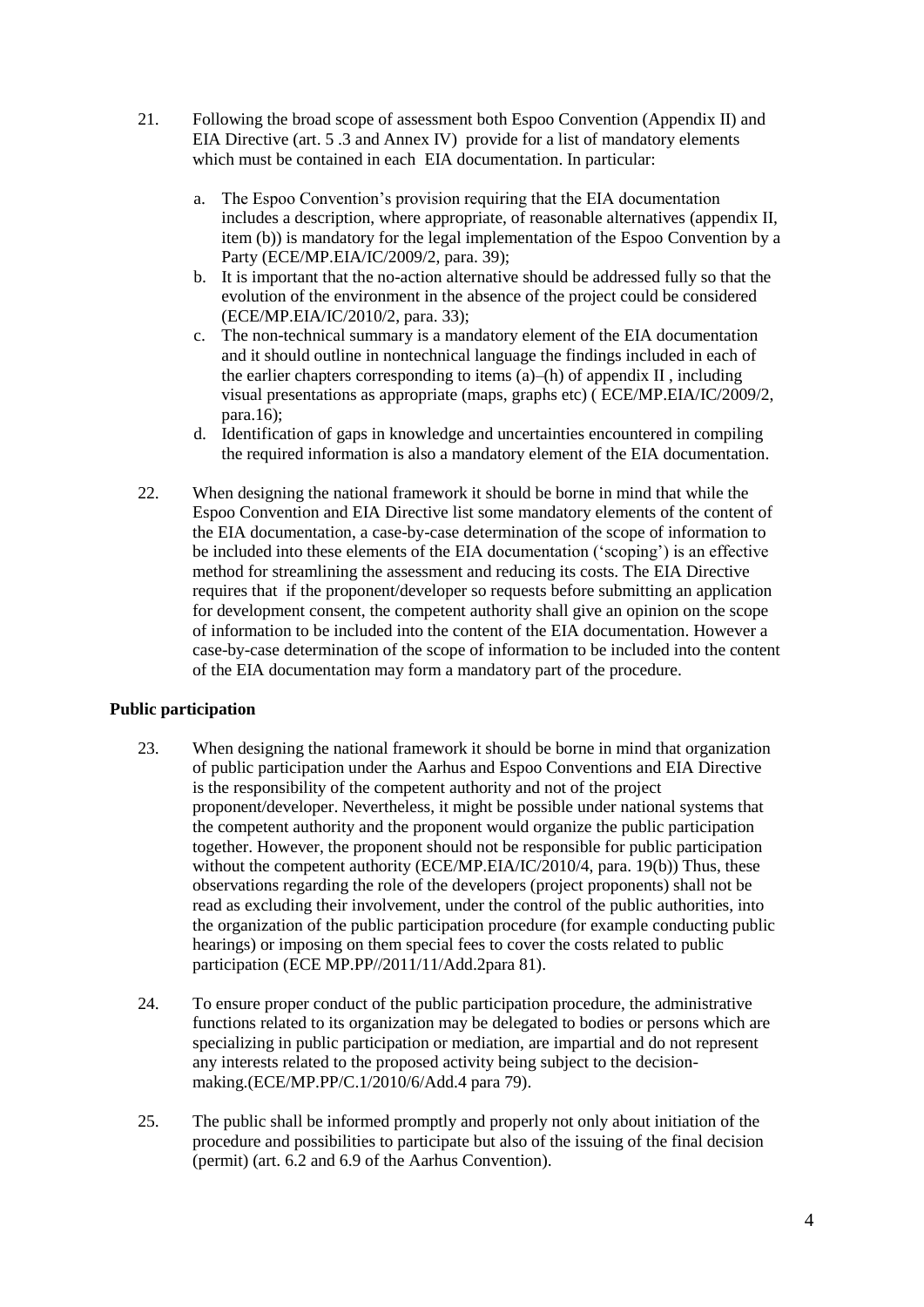- 26. National framework shall contain detailed requirements for informing the public, as required under article 6, paragraph 2, of the Aarhus Convention, about the initiation of the procedure and possibilities for the public to participate. In particular there should be a clear requirement:
	- a. That the public is informed in a adequate, timely and effective manner;
	- b. Specifying the mandatory forms of the public notice, including a notice in the vicinity of the venue of proposed activity and on the web-site of the public authority competent for decision-making;
	- c. Specifying mandatory contents of the public notice (as compared with the requirements specified in para. 2 (a)-(d) of art. 6 of the Aarhus Convention).
- 27. If the main means of informing the public is via Internet:
	- a. It must be clearly required that all documents, including the application, EIA documentation etc. must be submitted by proponents/developers also in electronic form;
	- b. That the info is available on the specially designated and easily recognisable Internet websites of the authorities and not only on websites of proponents/developers.
- 28. Specific timeframes for the public participation process shall be set, including in particular sufficient time-frames:
	- a. For the public to examine available information and documents and to prepare to participate effectively;
	- b. For the public to prepare and submit the comments; ((ECE/MP.PP/C.1/2009/2 para 10 (d);
	- c. For the public officials to take any comments into account in a meaningful way (ECE/MP.PP/C.1/2009/2 para 10 (e)).
- 29. In relation to access to information relevant to decision-making:
	- a. The provision of information should not be limited only to selected parts of EIA documentation (ECE/MP.PP/C.1/2009/2 para 10 (g);
	- b. Copyright protection should not be considered as allowing for the prevention of the public availability of the full environmental impact assessment documentation" (ECE/MP.EIA/IC/2010/4, para. 20);
	- c. There shall be a clear requirement that
		- i. information is provided regardless of its volume (ECE/MP.PP/C.1/2009/2 para 10 (b)
		- ii. information required to be provided by proponents/developers is not generally exempted from disclosure (ECE/MP.PP/C.1/2009/2 para 10 (h)).
- 30. In addition to public hearing, the public should have the possibility to submit in writing

(a) Any comments related to the respective decision-making without the requirement that these comments are reasoned;

- (b) During the entire commenting period (art. 6.7 of the Aarhus Convention)
- 31. When designing a national framework it should be borne in mind that the organization of discussions on the proposed project in the newspapers and through TV programmes is not a sufficient way to assure public participation in compliance with article 6, paragraph 7, of the Aarhus Convention (ECE/MP.PP/C.1/2010/6/Add.4 para 95).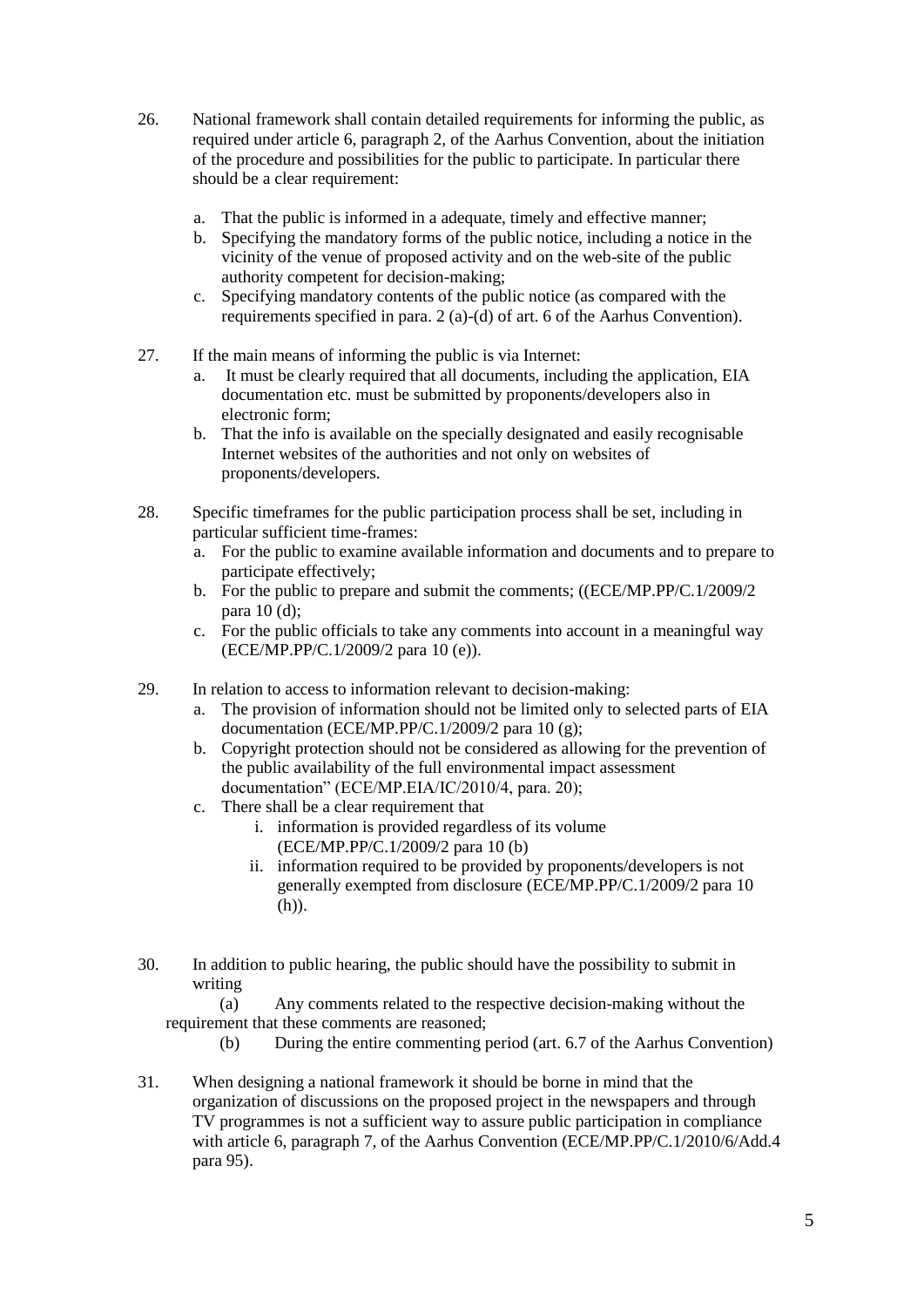# **Consultation with environmental authorities**

- 32. Regardless of what public authority is entrusted with decision-making powers, the authorities likely to be concerned by the project by reason of their specific environmental responsibilities must be given an opportunity to express their opinion on the information supplied by the developer (EIA documentation) and on the request for development consent
- 33. Detailed arangements should be made in the national framework for such consultations (art.6.1 of the EIA Directive).

# **Transboundary procedure**

- 34. In addition to the general obligation to clearly indicate in the national framework where in the decision-making process there is a place for a transboundary EIA procedure and who is responsible for carrying it out and by which means (ECE/MP.EIA/10, decision IV/2, annex I, para. 64) the national framework should provide also other necessary details of the transboundary procedure both in respect of acting as "the Party of origin" and as "affected Party".
- 35. Necessary condition for conducting transboundary procedure is early involvement of environmental authorities, for example by requiring proponents/developers to submit a "declaration of intent" to such authorities, which in turn could decide if there is likelihood of transboundary impact and initiate the process of transboundary notification. This should be complemented with obligatory scoping in case of finding likelihood of transboundary impact. As an additional tool for successful screening of activities likely to cause significant adverse transboundary effect the Parties, either individually or through bilateral or multilateral agreements or other arrangements, might find useful to establish a list of activities, with thresholds if appropriate, that should automatically be subject to notification (ECE/MP.EIA/IC/2010/2, para. 21).
- 36. When designing a national framework it should be borne in mind that:

(a) There is a common responsibility of the concerned Parties for providing equivalent opportunities for public participation in the affected Party, including accurate and effective notification of the public. In that context, while recognizing the lack of administrative powers of the Party of origin's competent authority on the territory of the affected Party, at a minimum it had to provide the possibility for the public of the affected Party to participate in the procedure of the Party of origin (ECE/MP.EIA/IC/2010/2, para. 37);

(b) The concerned Parties should share the responsibility for ensuring that the opportunity provided to the public of the affected Party was equivalent to that provided to the public of the Party of origin, including access to at least relevant parts of the documentation in a language the public could understand, as set out in article 2, paragraph 6; article 3, paragraph 8; and article 4, paragraph 2 of the Convention (ECE/MP.EIA/IC/2010/2, para. 35);

(c) The Party of origin's competent authority should furthermore support the affected Party's competent authority in providing effective participation for the public of the affected Party in the procedure for transboundary environmental impact assessment (ECE/MP.EIA/IC/2010/4, para. 19 (c));

(d) Environmental impact assessment documentation should include a separate chapter on transboundary impact to facilitate translation (ECE/MP.EIA/IC/2010/2, para. 35);

(e) Entrusting the proponent of an activity with the carrying out of the procedure for transboundary environmental impact assessment would not be adequate, unless the proponent was the State (ECE/MP.EIA/IC/2010/2, para. 36).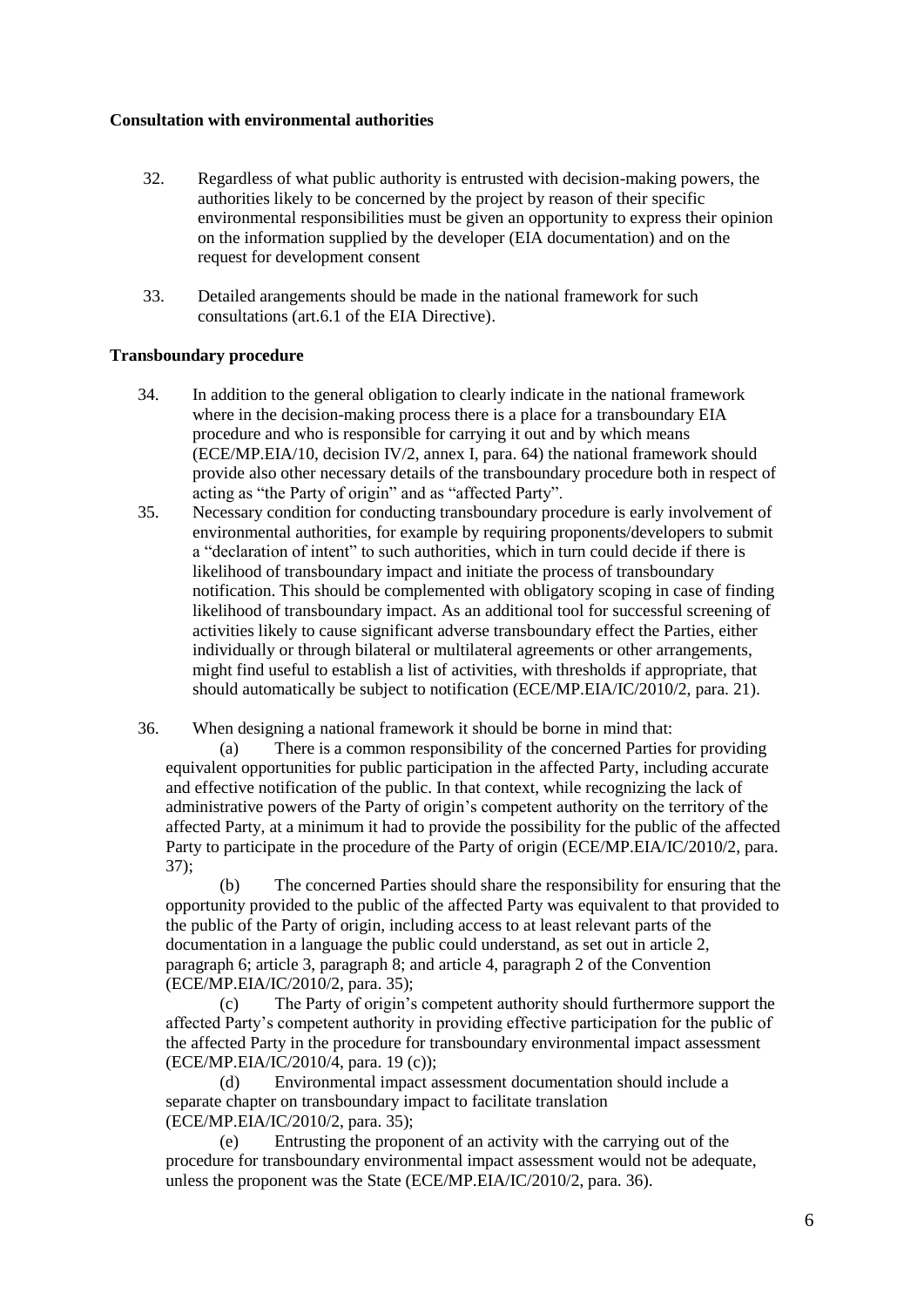(f) Consultations under article 5 of the Espoo Convention are bilateral or multilateral discussions between authorities that have been authorized by the concerned Parties, and should not be confused with public participation under article 3, paragraph 8, and article 4, paragraph 2, or with consultation of the authorities under article 4, paragraph 2, in the areas likely to be affected (ECE/MP.EIA/IC/2010/2, para. 39).

37. When designing a national framework it should be ensured that:

(a) There is a legal mechanism that comments under article 3.8 and 4.2 of the Espoo Convention of foreign authorities and the public regarding information in the EIA materials are taken into account so that transboundary impact is properly addressed (art. 6.1 of the Espoo Convention);

(b) There is a legal mechanism assuring that results of consultations with foreign authorities under article 5 of the Espoo Convention are binding upon authorities issuing final decision (art. 6.1 of the Espoo Convention);

(c) There is a legal and financial mechanism allowing public authorities to undertake their duties related to provide public participation in case of transboundary procedure.

# **Final decision**

- 38. National framework should clearly indicate which of the decisions for approving the activities should be considered the final decision for the purpose of satisfying the requirements of the Espoo Convention (ECE/MP.EIA/10, decision IV/2, annex I).
- 39. There should be a clear requirement that in the final decision due account is taken of the outcome of the environmental impact assessment, including the EIA documentation, as well as of the public participation, ytansboundary procedure and consultations with environmental authorities (article 6.1 of the Espoo Convention and article 6.8 of the Aarhus Convention, and art. 8 of the EIA Directive).
- 40. While Parties to the Espoo Convention are free to decide which of the multitude of decisions required within their regulatory framework should be considered final for the purpose of the Espoo Convention, their discretion in this respect is limited to those decisions that in real terms set the environmental conditions for implementing the activity (ECE/MP.EIA/10, decision IV/2, annex I, para. 61) and which embrace all the basic parameters and main environmental implications of the proposed activity in question (ECE/MP.PP/2008/5/Add.10 para 43).
- 41. National framework should be designed in such a way that in case of each of the decisions considered to be final in relation to given activity there is clarity what are the authorised basic parameters of the proposed activity and the respective environmental conditions for implementing this activity. If the conditions attached to a decision can be altered subsequently by other decisions, the former cannot be considered the 'final decision' in the meaning of the Espoo Convention (ECE/MP.EIA/IC/2009/2, para. 21). The same applies if the other decision is capable of significantly changing the above basic parameters or addressing significant environmental aspects of the activity not already covered (ECE/MP.PP/2008/5/Add.10 para 43).
- 42. There should be a clear requirement that:

(a) The final decision shall be accompanied with the statement of reasons and considerations on which it is based (art. 6 of the Espoo Convention and art. 6.9 of the Aarhus Convention);